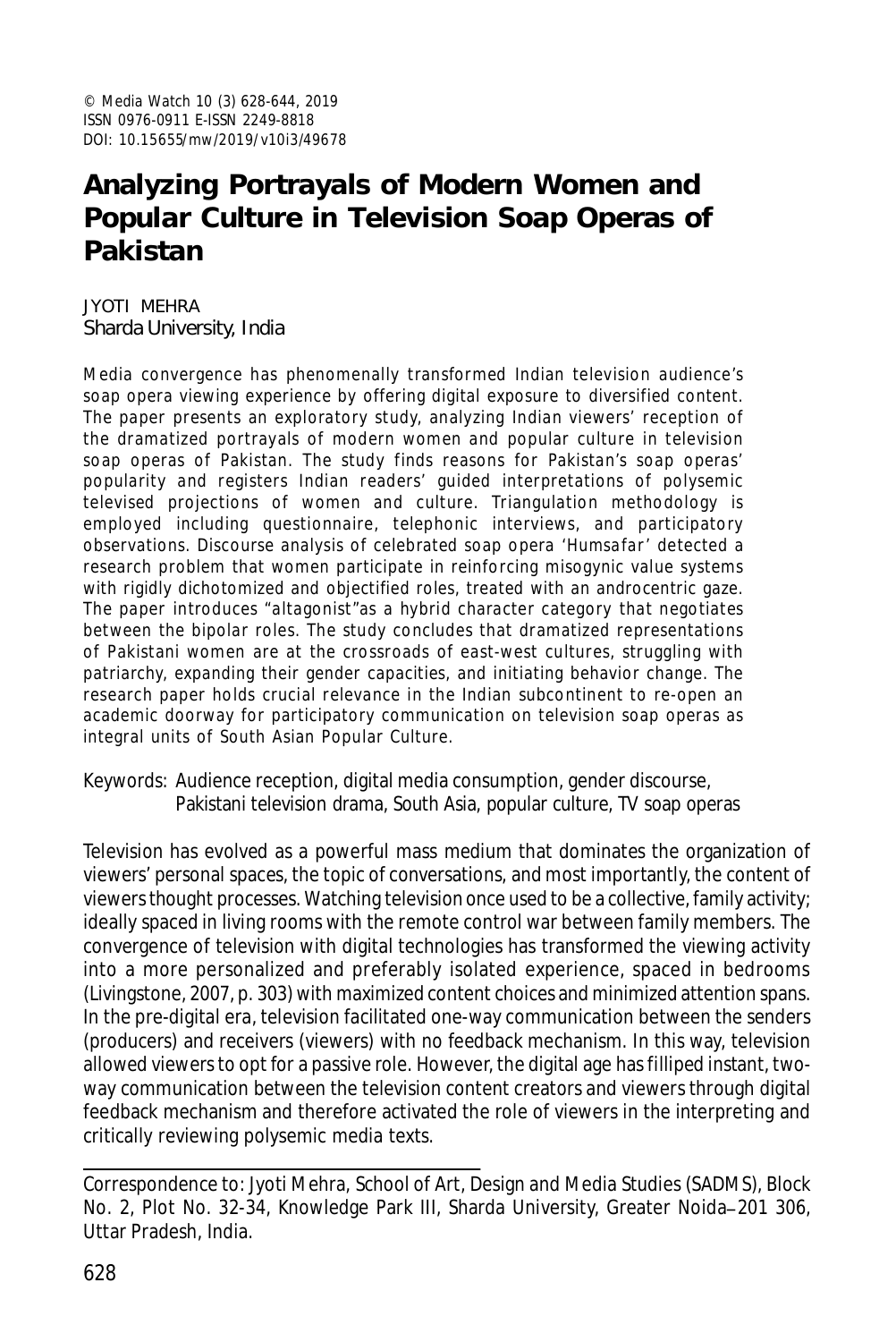#### **Television Soap Operas and Active Audiences**

Soap opera is considered as a devalued "black sheep" among the popular genres of television programming. It is largely perceived as a media product consumed for low-prestige entertainment. The term "soap opera" was coined during the 1930s, when American serialized radio dramas started getting sponsored by soap manufacturing companies. It is the use of human voice, and moving visuals have made television soap operas more popular than radio dramas and pulp fiction. Soap opera is defined as "a genre of television programming that is transmitted daily, having complex, melodramatic, mythic and interwoven plots and open-ended narratives that resist closure and a wide range family oriented characters with women at the foci of each narrative" (Munshi, 2012, p. 20). Television soap operas are known with the name of "serials" in India and "drama" in Pakistan. "Soap operas reflect two impulses: to imitate daily life and to transcend daily life." (Livingstone, 2007, p. 52)

It is believed that gender is embedded in every genre of television programming, and soap opera is historically considered a soft, feminine genre (Brown, 1991). "Soap operas target predominantly female viewers and occupy their day or night time. Soap operas frequently use the "cliff hanger technique" to build up the suspense and drama and hook up the viewers who eagerly wait for the next episode"(Livingstone, 2007, p. 53). Soap opera has been an active vehicle of social communication on radio, television and pulp fiction based magazines. The escalation of television soap operas on the digital communication channels has made them widely consumed by the global audience, which is socio-culturally heterogeneous and scattered in terms of geography and psychograph. Role of the audience as "active viewers" has become important in soap opera discourses since television audience has been transformed into consumers who seek information, entertainment, and education from consumption of television soap opera. Soap Opera audience is actively involved in making sense of media texts at emotional, cognitive, and behavioral levels. "The active and regular viewer of soap opera engages in para-social interactions with its characters, as if communicating with real people, thus blurring the boundaries between 'viewing' and 'living'" (Livingstone, 2007, p. 3). Soap opera messages are open-ended and plural and have varied interpretations guided by viewers' existing knowledge pool and belief systems. In a similar context, "Active Audience Theory" was found by (Hall, 1973) which states that the media audience is actively engaged (often unconsciously) in the consumption and interpretation of media texts rather than remaining passive and resourceless recipients. A media message sent across by the encoder produces different or varied understandings by individuals given to their family background, beliefs, values, culture, interests, education, and experiences. In this way, the audience is empowered with their role as active participants and readers involved in the interpretation of the polysemic media texts.

Studies on media effects assumed that there are "empty spaces" in the social and private life of a viewer that one seeks to fill with the consumption of television soap operas. The para-social interactions with the soap opera viewers are functioned to compensate the real world social interactions. "Television soap operas are utilized by viewers to gratify the needs of having personal relationships, reality orientation, information seeking, and personal identity" (Blumler, 1979). Watching soap operas allows viewers to gratify the need for escapism from real life and indulge in the fictitious spaces that allow emotional experiences that seem real, facilitating para-social interactions between the characters and viewers.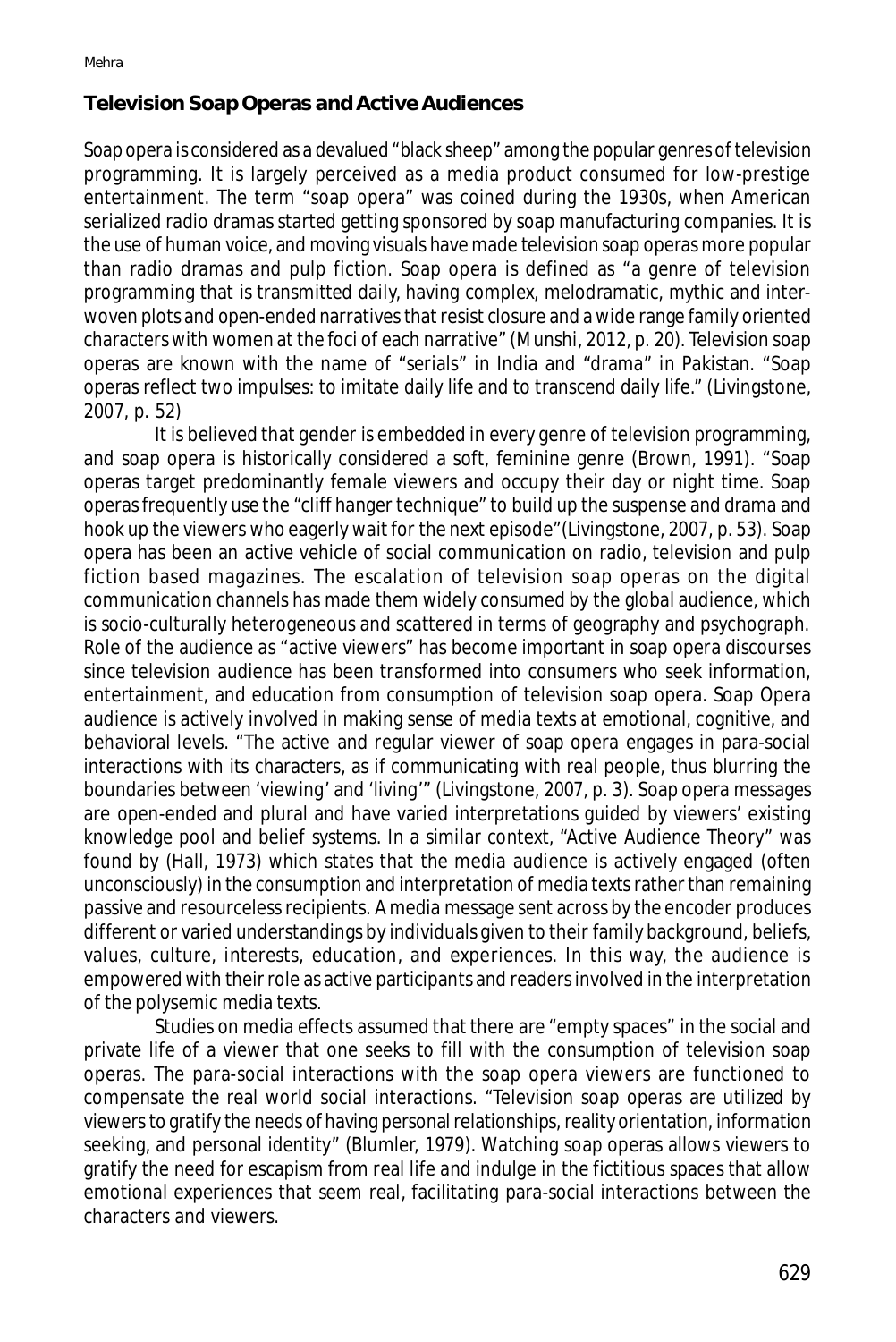# Indian Audience's Encounter with Pakistani Soap Operas

There has been a paramount shift in the Indian audience's experience of consuming televised soap operas in the age of digital communication. Soap operas posses a soft power with which they have transcended geographical boundaries via the Internet, thus opening new, participatory avenues for cross-cultural communication. The classic examples are Afghani audience's celebration of Indian soap opera *'Kyunkii Saas Bhi Kabhi Bahu Thi"* dubbed in Dari; soaring popularity of Pakistan's Urdu drama *'Humsafar'* in India and dubbed in Arabic for the Middle East audience. Indian viewers' digital consumption of Pakistan's Urdu and Punjabi soap operas on Netflix and YouTube are indicative of the fact that a section of India's contemporary audience is actively selective, geographically heterogeneous and open to diverse cultural content produced in Pakistan.

Indian Audience's first encounter with Pakistani soap operas happened in 2014 with the launch of ZEE Zindagi channel that started legalized broadcast of Pakistani soap operas. The tagline of the channel was *"Jodey-Dilon-Ko"* (literally: Bringing us Closer). According to the triangulated study by (Bhattacharya & Nag, 2016, p. 65), "Indian audience appraised Pakistani soap operas for being shorter in duration, having realistic stories with believable characters speaking ornate Urdu and minimal makeup as compared to the Indian soap operas that involve never-ending, fictitious *saas-bahu* sagas with unbelievable twists and turns and women loaded with heavy makeup and gaudy jewels."

A study conducted by (Shantharaju & Ashok, 2016, p. 13) concluded that Pakistani TV dramas were hit in India due to the absence of evil vamps hatching poisonous plans against others and unrealistic scenarios like dead men coming to life as these are fictitious things were popularly shown in Indian soap operas. Indian audience needed a break from unrealistic Indian soap operas and therefore, switched their viewing loyalty towards Pakistani soap operas. The North Indian older generation reminisced the era of 1990's when video cassettes of Pakistan's most popular television dramas like '*Khuda Ki Basti*' (1969) '*Ankahi'* (1982), *'Tanhaiyaan'* (1986) and *'Dhoop Kinaray'* (1987) were imported to India and were consumed by a niche, urban audience. In this way, popular Pakistani soap operas like '*Zindagi Gulzar Hai' (2012) 'Humsafar*' (2011) and '*Jackson Heights' (2014)* became "soft image ambassadors of Pakistan, involving Indian viewers in cultural conversations about the portrayals of Pakistani women and cultural representations" (Yaqin, 2016, p. 60). Actor Fawad Khan's fandom reached to the extent of celebrating one month long Fawad Khan Festival in India. (ANI, 2016) Although Pakistani soap operas were banned on Indian television post-Uri attack, Indian audience continues to consume them on digital platforms like YouTube, Daily Motion, and Netflix.

# Portrayals of Women in Pakistani Soap Operas

Traditionally, Pakistani society has a predominance of a strong patriarchal value system that subjugates the position of women in public and private spheres. The orthodox cultural practices like *vani, vatta-satta, Pak-bibi,* etc. are imposed on women by men in their family. Less emphasis on girl child education is rooted in the stereotype that women are supposed to remain domesticated post marriage. The insecurity of married women stems from the fear of bigamy and divorce. Economic empowerment is not considered as the vital solution for women liberation, given to the conservative thought process that a "good woman should remain domesticated." Pakistani television soap opera has been used as a tool to reflect and challenge gender issues and social injustices, giving a voice to the voiceless. Female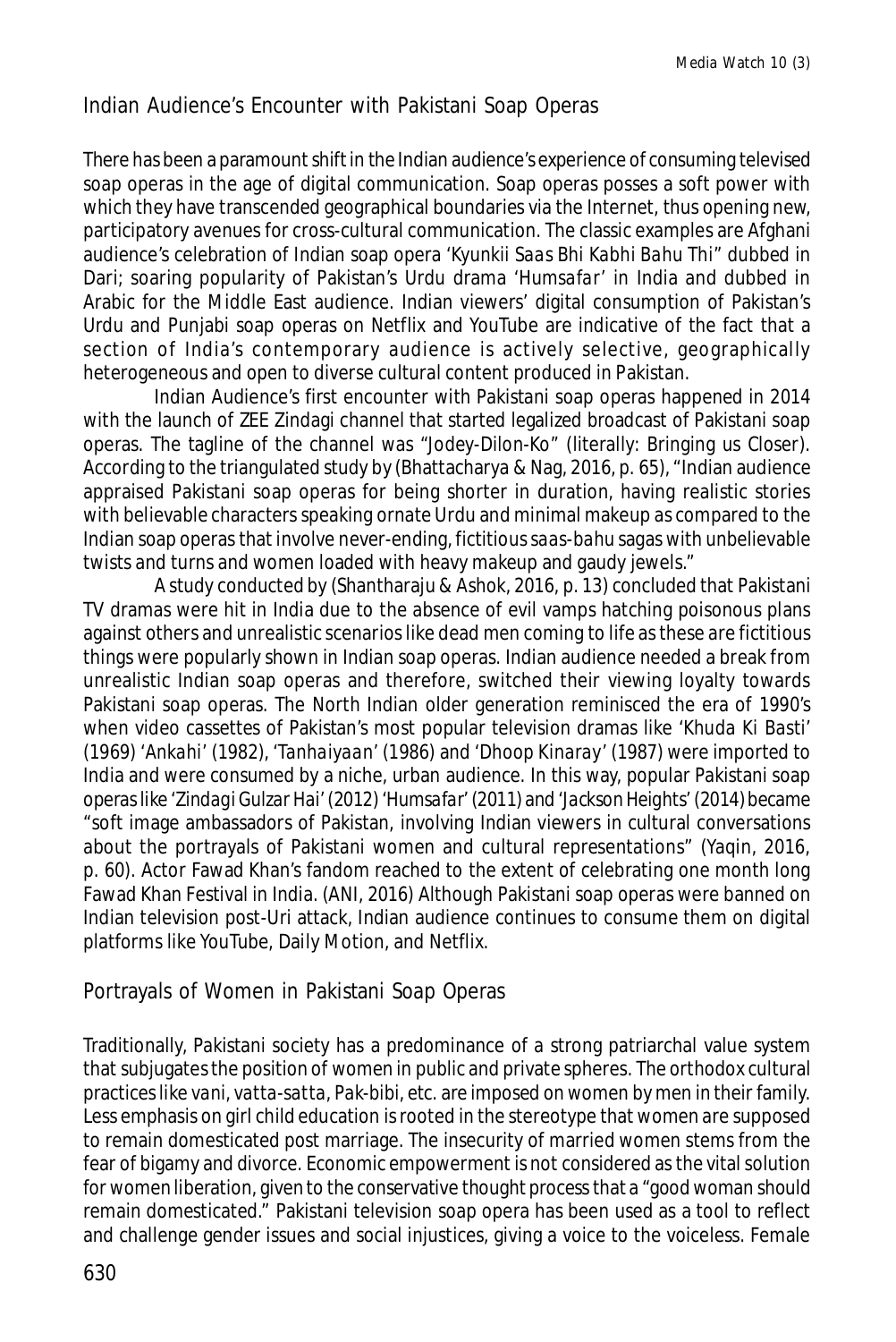soap opera directors like Sultana Siddiqui and prolific Urdu drama writers like Haseena Moin projected women as cultured and modern: strong, independent, career-oriented and potent of challenging the rigid orthodoxies in Pakistani society.

Classic heroines of 1980s penned by Haseena Moin like Sana Murad of *Ankahi (1982)*, Zoya of *Dhoop Kinaray (1987)* and Zara of *Tanhaiyan (1986)* were modern, liberal and assertive with good moral values and positive energy to challenge the misogyny and patriarchy imposed by the society. "These characters belonged to the middle-class families who were strong, confident, competent and well-spoken individuals living in metropolitan cities" (Yaqin, 2016, p. 59). During the 1990s, an iconic soap opera *'Marvi'* (1993) based on a Sindhi folktale *'Umar Marvi'* written by Noor-ul-Huda Shah portrayed young women in the light of empowerment who struggled with the feudal system prevalent in rural Punjab. The poignant portrayals of Marvi and Laila became feminine symbols of 90's Sindhi modernism, courage, and women liberation.

A study conducted by (Zakariya, 2012) concluded that the contemporary age had witnessed a paradigm shift in portrayals of women in Pakistani soap operas. While female portrayals during 1980s-1990s were liberal, bubbly rebels, challenging orthodox social norms, the recent portrayals of women are stereotyped and rigidly dichotomized and reinforcing the regressive social orthodoxies. In a panel discussion on 'Feminine Portrayals in Pakistani Dramas' at Faiz Ghar, Lahore, (Shahzad, 2017) concluded "there is a volley of words that are associated with the contemporary female characters on Pakistani television: devalued, inferior and dependent. The portrayals of women within these frameworks communicate a lot of regressive ideologies and practices to the mass audience."

According to an analytical study conducted by (Roy, 2016) on 'portrayals of women in popular Pakistani soap operas,' "the literary from which the contemporary Pakistani TV dramas emerge tend to naturalize the oppression of women as meek and weak, submissive, seductress and a sexual object of male's desire." (Roy, 2016, p. 1041). Likewise, a study by (Chaudhary, 2013) revealed "The female protagonists in the 'Golden Age of Pakistani TV dramas' (1980-1990) used to be an upper-class woman whereas today, the ideal protagonist is the lower class woman and her class imposes restrictions on her free movement in public and private spaces. For instance, *Dhoop Kinaray* had a progressive, working, liberal protagonist Zoya who was ahead of her time and she did not ask for audience validation for her carefree nature by being "goody two shoes," piteous and untouched woman."

The classic soap operas penned by Haseena Moin had no 'negative characters,' and women sought mutual empowerment, whereas women in the contemporary Pakistani soap operas share bitter relationships. The new age female antagonists convey the idea rooted in a colonial complex that western lifestyle is modern and can be used to belittle eastern cultured, conservative protagonist women. In the essay titled *"Drama Serials: A Golden Age"* (Zakariya, 2012, p. 3) wrote, "during the 1980s, single parenting was not pitied in Pakistani dramas. She gives the reference of *Aani* (played by Badar Khalil) of '*Tanhaiyaan'* who kept two young girls with her with pride without being considered as the "oh poor woman" as in the case of Khirad's mother and Khirad herself in *Humsafar*."

(Iqbal & Abdar, 2016) Concluded in their study on titled Pakistani women's career orientation and empowerment in soap operas" 70% of female characters were domesticated, lacking decision making power and their educational qualification was not mentioned in the soap opera." A similar study conducted on "the contested images of 'perfect women' in Pakistani Television dramas" revealed the existence of a rigid dichotomy and polarization in feminine portrayals as "good woman" and "bad woman" in Pakistani soap operas. "The female protagonist is depicted as "goody-two-shoes, very slim, exceptionally beautiful,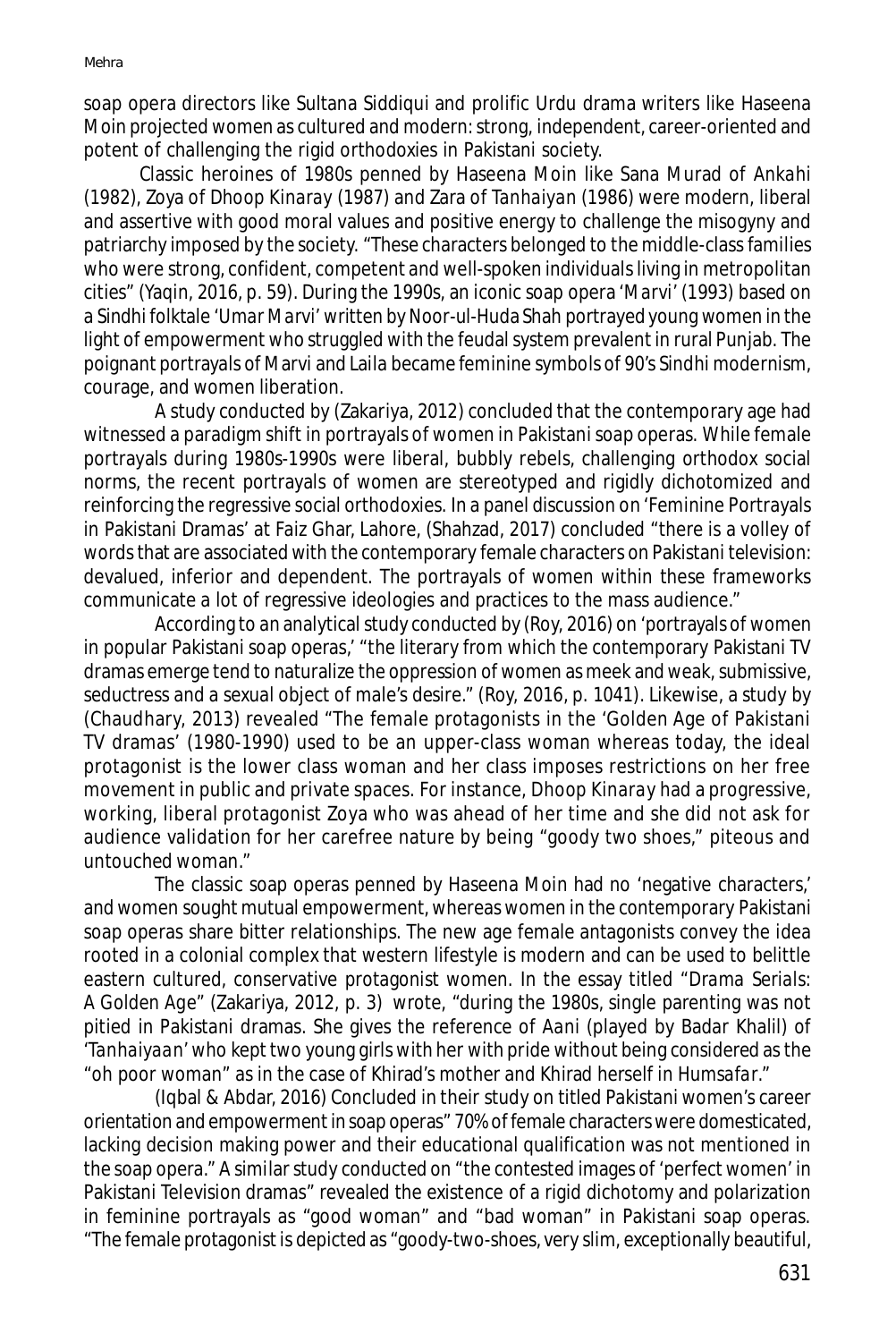wearing a *dupatta*, less educated, belonging to a middle class, humble, tolerant, self-sacrificing, homebound, submissive and seeks employment only for curbing the financial crisis. The antagonist is portrayed as ambitious, career-oriented, loud, selfish, adorns western lifestyle and loud makeup and hairstyles, drives a car and gets punished for being liberal in her values and behavior" (Ashfaq & Shafiq, 2018, p. 45).

The study conducted by (Zakariya, 2012) found that the rigid dichotomies present in women characters in *Humsafar* are traditional/modern, eastern/western, conservative/ liberal, and good/evil. She critiqued that class difference is used to dichotomize the characters and communicate that the bad woman (antagonist) is a liberal, working woman and is western in her dressing, language, and lifestyle whereas the good woman (protagonist) is a traditional homemaker and is eastern and is projected as "the ideal woman." A veteran actor and director (Sammo, 2015) commented on the bipolar roles for women: "there is a protagonist woman, who is the tragic queen, and she suffers throughout the drama, and there is an antagonist woman who thrives on the suffering of protagonist's misery. The projection of women in novelized dramas of Pakistan is bipolar and can be considered in two extremes of either being angelic or demon, which makes these characters shallow and the audience is made to swallow it".

The popular examples of rigidly dichotomized portrayals of women in contemporary Pakistani TV dramas are the protagonists: Khirad of *'Humsafar'* (2011) and Mannu of *'Mann Mayal'* (2016) who are represented as the epitome of endurance, victimized by misfortunes and dependency on male characters. They convey the feeling of pity and hopelessness to the viewers. On the other hand, the antagonists like Sarah of *'Humsafar'* (2011) and Jeena of *'Mann Mayal'* (2016) are portrayed as fashionable, independent, career-driven and westernized women who are emotionally dependent on one man, only to kill themselves in the end for the sake of their one-sided love.

All these regressive cultural codes embedded in Pakistani TV dramas cumulatively lead to the representation of a "hetero-normative visual culture" (Yaqin, 2016, p. 59). Hetero-normative visual culture can be operationally defined in the context of Pakistani television soap operas as: *"a popular media construct that normalizes a rigid dichotomy in social roles and gendered responsibilities in the eastern society through mass culture vehicles like television soap operas. Heteronormative visuals are created for satiating the patriarchal norms and misogynist ideologies using the androcentric gaze; thereby identifying women in terms of their relationship to men."*

Heteronormative visuals are created for satiating the patriarchal norms and misogynist ideologies using the androcentric gaze; thereby identifying women in terms of their relationship to men. In the essay "*Framing Women: Tradition and Modernity in Popular Pakistani Television Drama"* (Yaqin, 2016, p. 60) suggests "the contemporary television dramas of Pakistan reiterate heteronormative culture through three characteristics. First, the female protagonist is trained by her mother, whose husband has passed away or lives with his second wife. Second, there is a focus on cousin marriages. Third, there is a conflict between tradition and modernity as well as the moral divide between the elite and the urban, middle class."

# **Methodology**

The paper employed triangulation methodology using quantitative data collection tool (semi-structured questionnaire) as well as qualitative data collection tools (in-depth interviews and discourse analysis). Purposive and Snowball Sampling techniques have been used to identify potential respondents for the study. A semi-structured questionnaire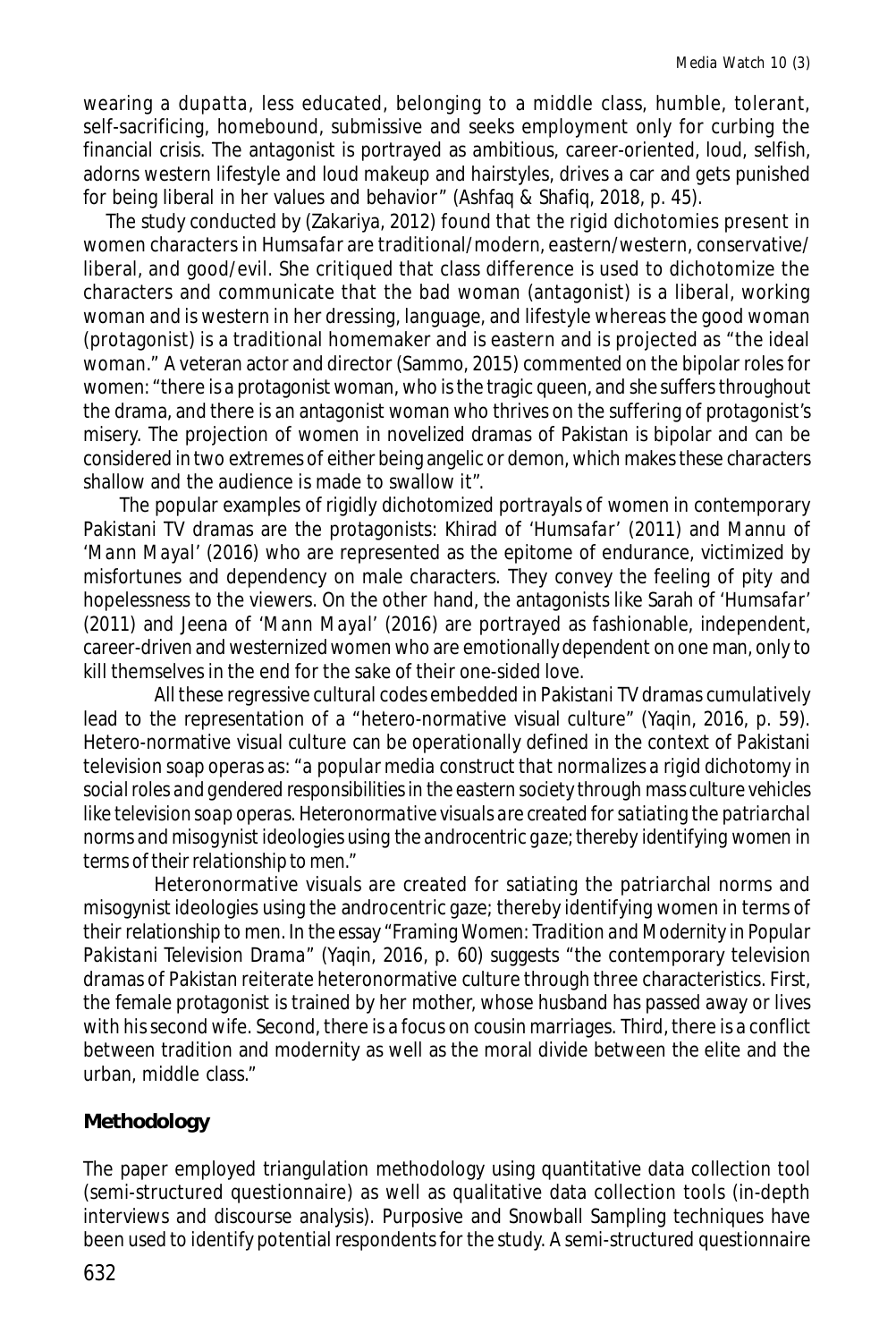was administered to a sample of 33 respondents, including 24 females and 9 males. The respondents were primarily located in Delhi/NCR and were aged between 18 to 81 years. The questionnaire resulted in six significant findings. First, it found out the most watched Pakistani soap operas by Indian viewers. Second, it discovered Indian viewers' reasons for watching Pakistan's soap operas. Third, the questionnaire resulted in categorization of viewers as heavy viewers, moderate viewers and light viewers. This categorization helped in finding the potential respondents for further qualitative engagement. Fourth, it gauged Indian audience's loyalty shift towards Pakistan's soap operas. Fifth, it explored the micro effect of watching Pakistani soap operas on Indian female viewers' fashion apparel buying choices.

This process has aided in the selection of 8 viewers (4 males and four females) for telephonic interviews that involved questions on the popular portrayals of modern women intertwined with popular culture representations. Discourse Analysis of Indian audience's most watched television soap opera *'Humsafar'* is incorporated in the paper for concretizing the qualitative findings, resulting in the formulation of a multi-layered research problem and discovery of the new emerging character category in Pakistan's television soap opera. Indian Audience's Analysis of Popular Portrayals of Women in Pakistani TV Soap Operas The two celebrated protagonist characters Kashaf of *'Zindagi Gulzar Hai'* (2012) and Khirad of '*Humsafar'* (2011) garnered critical responses. Kashaf is received as a bold, ambitious, confident, decisive, assertive, and independent character. Her mother Rafia was left by her husband as she could not give him a son. It was Kashaf who exceptionally challenged the gender bias imposed by her father through scholarship oriented higher education followed by government employment, leading to self-empowerment. The soap opera offered education and employment of women as powerful solutions to take the society out of the orthodox doldrums. On the flip side, Khirad of *'Humsafar'* has been criticized for conveying regressive mindset. Despite being educated, Khirad never sought full-time employment, and she chose to stay as much dependent she could count on her husband, financially and emotionally. She reconciled with the same husband who threw her out of his life due to mistrust, which was suggested of a very problematic ending. Khirad shared a very bitter relationship with other women in the drama and women portrayals in *Humsafar* pull each other down instead of seeking mutual empowerment.

A significant intervention in the discourse of Pakistani women protagonists was made by Sara of *'Doraha'* (2013) and Zenia of Malal (2010). Sara broke the conventional norm of the heroine being thin and westernized. Sara was a plump, confident, and intelligent, well educated eastern woman. She was a voracious reader and was simply dressed. She stood against all the odds to marry the man of her choice, did household chores and sought employment post marriage, despite opposition from her in-laws. Two young female respondents aspired to be like Sara. The only negative aspect highlighted by elderly respondents was triple *talaq,* which weakened Sara's character. She was thrown out by her husband after divorce due to which she suffered from depression.

On the other hand, Zenia was a middle-aged, brown woman living in New York who was in love with her best friend, Danish. Malal is Zenia's organic odyssey wherein she discovered that she was a play toy in the hands of Danish who kept dumping and wanting her due to which she underwent deep turmoil. Zenia sacrificed good job opportunities for Danish; cooked meals for him and took very tasteful care of his apartment until he went to Pakistan and married a young girl of his mother's choice. Danish's mother's dialogue in Episode 2 reflected rejection for Zenia: *"Ek to Zenia ki Umar Zyada Hai, American values hain usme, mamuli shakal surat ki hai, uska family background hume nahi pta. Biwi ko hamesha 6- 7 saal miyan se chhota hona chahiye. Jitni jawan hogi utni asaani se tum usay mold kar*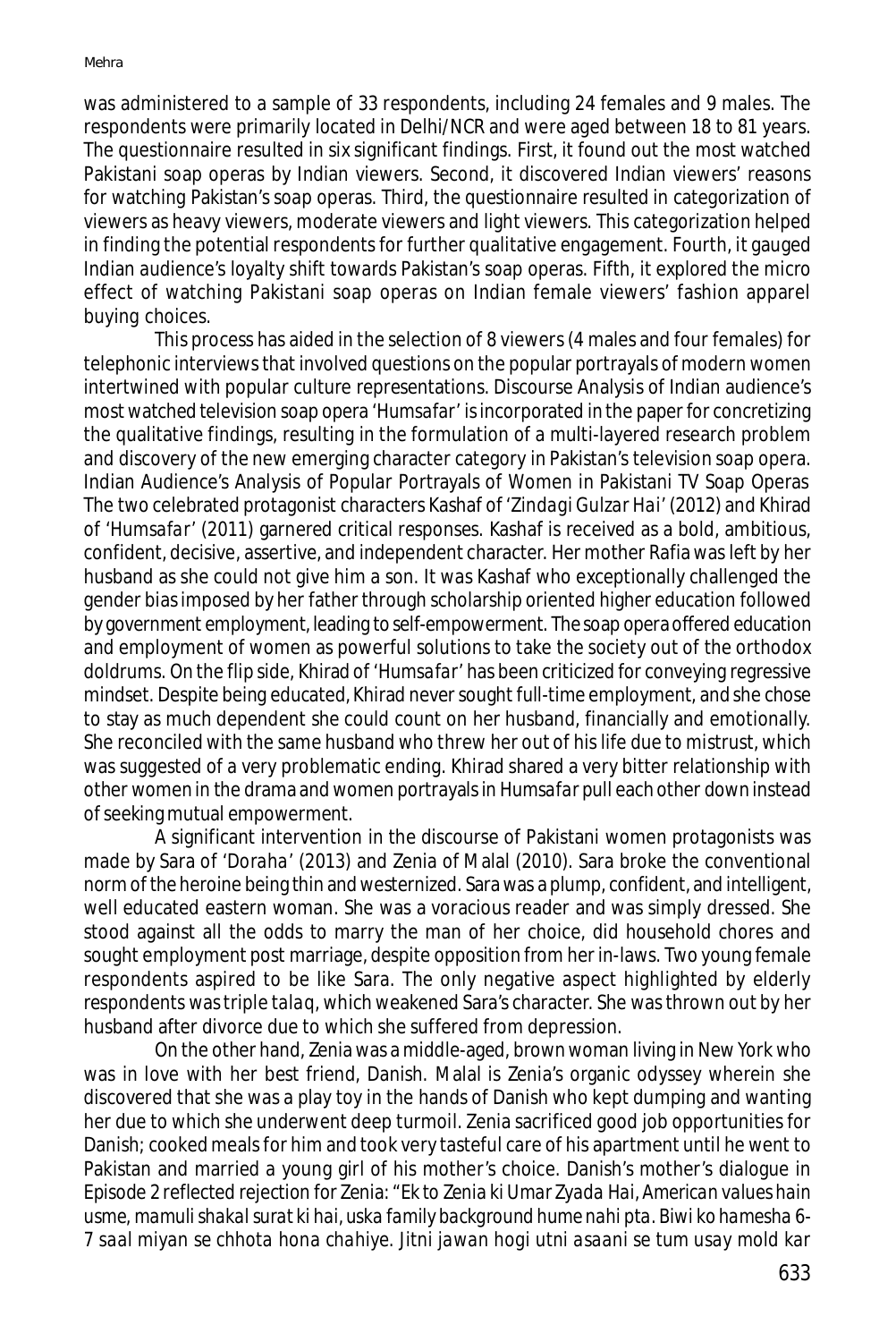*sakoge, usay control kiya ja sakega"* (Zenia is old aged with American values and is ordinary looking, and we know nothing about her family background. The wife should be at least 6-7 years younger than the man so that she can be molded and controlled by him.) Danish looked for a dalliance with Zenia post marriage. Zenia struggled hard to gain strength and courage to get over her feelings for him, which makes her very relatable to young female viewers. Zenia was an emotional fool who overlooked Danish's selfish, fickle mindedness and insensitivity. He kept giving her mixed signals and never wanted her to mingle with other men and to remain his property without any commitment.

The most discussed antagonist Zoya of *'Dil-e-Muztar'* (2013) was represented as a street smart, a bubbly young woman who wore very loud, colorful clothes with braided hair, glass bangles and bright red lipstick. She was a Bollywood fan and listened to Munni Begum's songs. Zoya had a villager's accent, and female viewers never noted a dull moment with her presence on screen. Her dialogues were very engaging and full of intended pun. She hated the conventional household chores like cooking or babysitting; rather, she wanted a hassle-free life with her neighbor's husband, whom she almost stole with her sharpness. She used to overpower her husband. She exemplified the possibility that the antagonist need not be depressing making the atmosphere dingy, rather can be effervescent, sharp-tongued and funny. Women respondents agreed with the researcher's participatory observation that Zoya's character added a new dimension to the portrayal of an antagonist who used to make them laugh and stay interested rather than sending spite across the television screen.

The dichotomized projections are negotiated by a new character category termed as *'altagonist'* for someone who alters between the characteristics of the positive protagonist and negative antagonists during the story. Altagonist is defined in the context of women in Pakistani TV soap operas as *"the strategic amalgamation of positive and negative traits in the character, breaking the conventional bipolarity in portrayals. An altagonist begins as passively positive with eventual alteration of negative representations and guides the story forward."* Such characters are multi-shaded and give a larger creative space and performing margin to the artists in comparison to the black and white characters. The most discussed example of altagonist is Sophia of *'Aahista Aahista'* (2014) who was projected as an educated, employed, fashionable and independent Anglo-Indian woman living in America with her Pakistani husband, Zavar. Sophia's portrayal begins as a happy and positive wife who does yoga and meditation, cooks lovingly for her husband, drives to the office, and decorates her house with amazing aesthetic sense. Gradually, Sophia starts reflecting her negative traits and becomes anti-heroine when her fear, doubt, and possession turn into insecurity, jealousy, and aggression. Zavar brings his second wife Hayaa to live with Sophia without disclosing her identity and doing so; he wronged both the women involved. She is dissecting Sophia's character aided in understanding the reason for her neurosis. She had a disturbed childhood and had never experienced happiness in her family, which is why she turned possessive for Zavar. Pregnant Sophia catches Zavar and Hayaa closer together and violently throws her out of their house. An epiphany hits Sophia that her marriage is torn apart. Running after her husband, Sophia, falls and loses her unborn baby. Altagonist Sophia is ultimately divorced, discarded and isolated by Zavar, and she is shown lamenting in a dingy room in the end.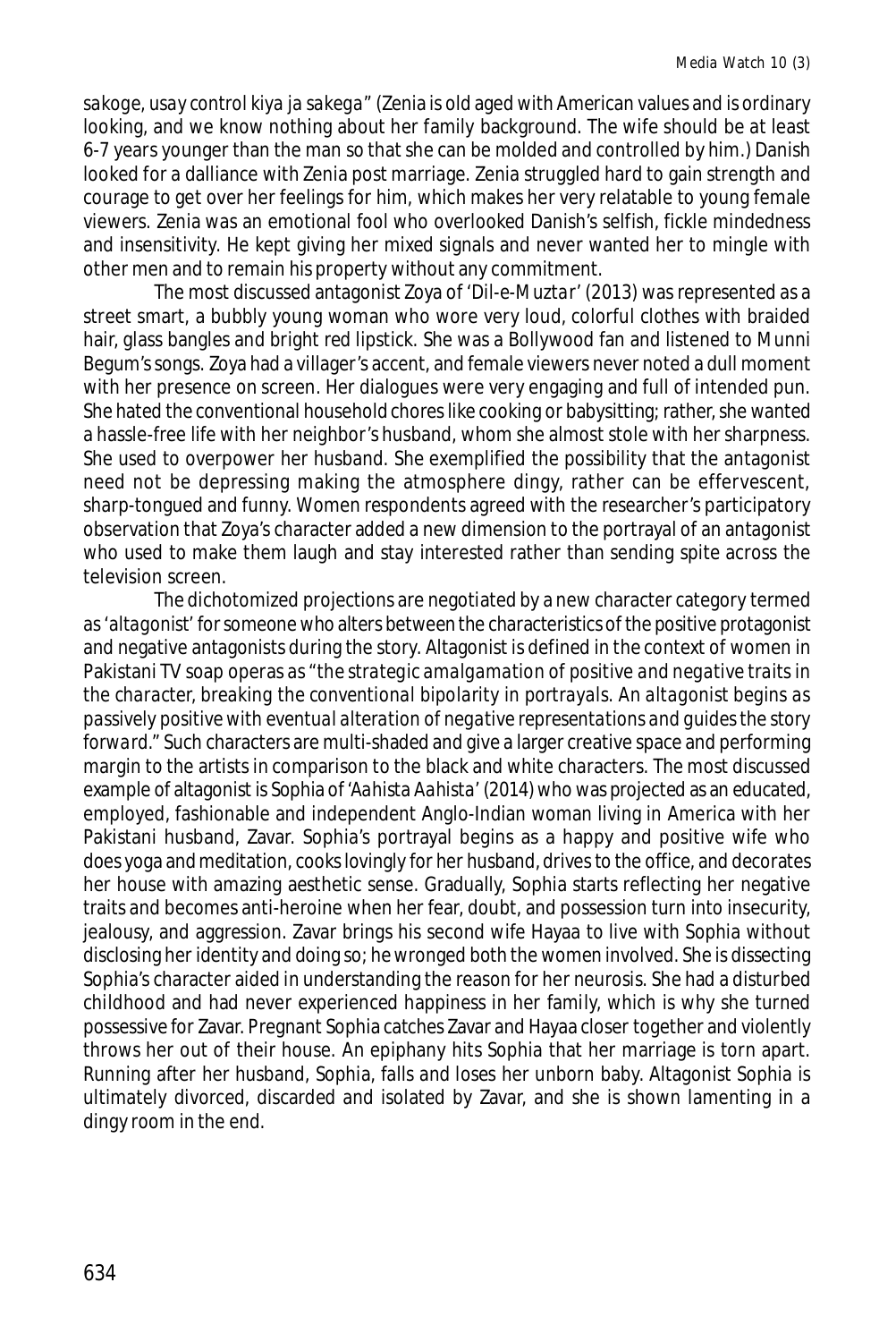# **Discourse Analysis of Pakistan's Popular Soap Opera: '***Humsafar'*

*'Humsafar'* is a popular cult classic television soap opera of Pakistan, directed by Sarmad Khoosat and produced by Momina Duraid Productions. Generically, a melodramatic romance of 23 episodes, *Humsafar* is a dramatic adaptation of an Urdu novel named *'Humsafar'* penned by Farhat Ishtiaq who is considered as "the queen of romance" in Pakistani Urdu literature. (Siddiqui, 2013) *Humsafar'* is Khirad's melodramatic odyssey that begins with losing her mother and marrying her first cousin Ashar followed by discovering love, sacrifice, mistrust, pain, longing, loss, and reunion. The first broadcast on Pakistan's HUM TV, *Humsafar* was broadcast on two Indian television channels Rishtey and ZEE Zindagi. (Beelal, 2013) Witnessing record-breaking popularity in India, *Humsafar* was re-run five times on ZEE Zindagi. (Javed, 2014) . The protagonists of *Humsafar*, Khirad and Ashar, became household names in India. Khirad's *pishwases* (fusion of frock with Asian traditional trousers) became a style motif in Indian fashion. (Ajaz, 2017)

Character Analysis of Khirad: The Protagonist

Khirad is portrayed as a sober, conservatively eastern, educated, egoistic young woman with middle-class values, who lived with her mother and *khaala* Batool. Khirad adorned *shalwar kameez* with *dupatta*; tied a braid with nude makeup and had poised body language. Her father expired, and her mother was a government school teacher. Khirad completed B.Sc. in Mathematics and took home tuitions to make ends meet. When she found about her mother's fatal ailment, she refused to take favor from her maternal uncle, Baseerat. In episode 1, she told her mother: "*Zindagi bhar mamu ne humko pucha tak nahi aur aap unka ahsaan lene chali hain. Aapka ilaaj main karaungi. Main parhai chhor dungi. Job kar lungi."* (Maternal Uncle never cared for you all these years and now you want to ask him for an obligatory favor? I will get your treatment done. I will leave my studies and start working.) On the contrary, Khirad was shifted to her rich maternal uncle Baseerat's house where she got forcefully married to her first cousin, Ashar. Khirad became a victim of her circumstances. Khirad suffered from an inferiority complex in her marital home. In episode 5, she tells her friend Afsheen: "*main jiss shaqs ke kabil nai, layak nahi, jo har aitbar se mujhse behtar ho, uski zindagi mein mujhe zabardasti shamil kar diya gaya hai."* (I am not good enough for that person and he is better than me in all respects. I am forcefully included in his life.) Eventually, Khirad transformed herself into a domesticated, submissive, dutiful wife and caring daughter-in-law. Khirad chose to wear *pishwases* (fusion of Anarkali frock with Asian *Churidars*/Bottoms) in solid colors with *dupatta.* She kept her hair open as Ashar liked it that way. With Ashar's motivation, she starts pursuing masters in Applied Mathematics. Khirad danced in the rain like a naïve child and called her husband *"buddhi rooh"* (aged soul) who saw her dancing from aside which conventionally objectified feminine agency in romance. When Baseerat died, her mother-in-law Fareeda removed Khirad from Asher's life by proving her infidelity. Khirad begged bitterly to Ashar to trust her chastity, but pregnant Khirad is thrown out of her house by Fareeda at night, and that is when Khirad once again became the victim of her circumstances. She had no source of income, which marks her dependency. Khirad approached her estranged husband after six years of separation for financial aid. Despite completing her education, she never sought employment, rather relied on her husband for money. Therefore, Khirad's identity struggle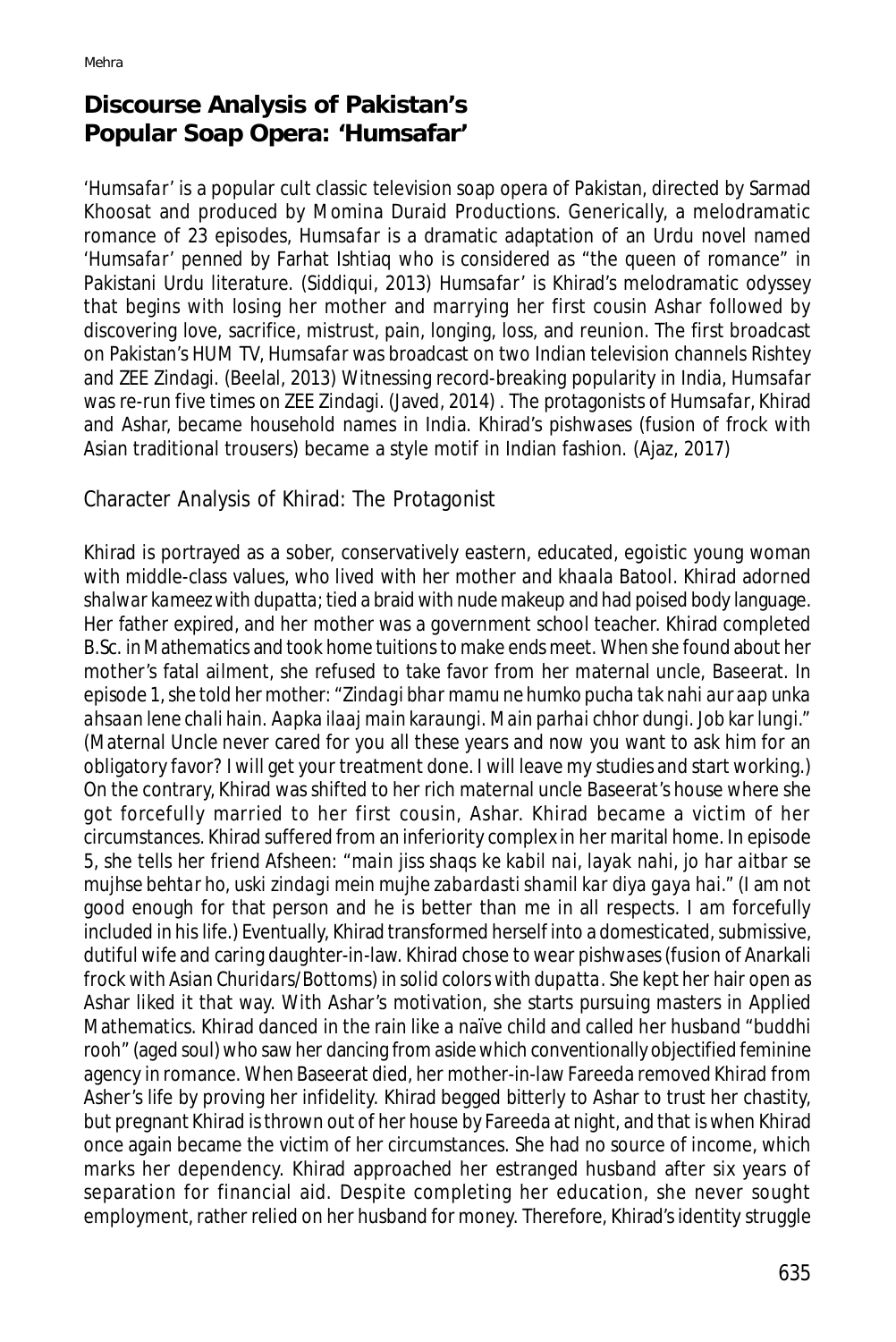could not culminate into self-empowerment. Ashar was ready to forgive Khirad, but she boldly responded in episode 21: *"maine aapse maufi mangi kab hai?"* (When did I seek apology from you?) This dialogue came as a shocker to Ashar and saved her dignity. However, she reunited with Ashar at the end, which is a very unjustified ending, given to his mistrust for six long years and hard life lessons.

Character Analysis of Sarah: The Antagonist

Sarah is portrayed as an ambitious, westernized, career oriented, well educated young woman with a lively social life. She liked going for clubbing, swimming, dine outing and parties. She wore business suits with loud makeup in the office and tank tops and loose pajamas otherwise. Sarah is initially depicted as health, conscious woman. The only person she loved the most was her first cousin Ashar and dreamt of getting married to him since childhood. Her character revolved around the orbit of Ashar. She lost her identity in her obsession to get Ashar's love and attention and underwent deep turmoil after knowing that Ashar never loved her romantically and was getting married to Khirad. Heartbroken Sarah threw things in aggression and stopped eating food. Sarah belittled Khirad, called her *"chaadar mein lipti hui jahil larki"* (a cloth-clad illiterate girl). In episode 2, Sarah attempted suicide. Sarah hoped against hope and tried to win Ashar even after his marriage. In episode 4 but Sarah replied to her mother's objection: "*Zindagi Ashar ke bagair bhi barbaad aur uske saath bhi. Iss se acha uske saath reh kar barbaad karun.*" (Life is destroyed without him and with him too. So, it is better that I destroy my life being with him.) Sarah turned self-destructive in her obsession for Ashar. However, Ashar never married Sarah even when he was separated from Khirad for six long years. In episode 18, Sarah's mother asked Sarah to face the reality said: *"Saroo, meri beti itni talented hai, just don't throw your life away like this. koi mukabla nai hai tumhara aur Khirad ka."* (Dear Saroo, My daughter is so talented. There is no comparison between you and Khirad.) Sarah needed psychiatric help but never sought it. Sarah went in self-sabotage and result was devastating. In episode 19, Sarah realized that she can never get Ashar, so she committed suicide and died. In this way, Sarah is the weakest character in *Humsafar*. As the camera eye follows Khirad's journey, the viewer tends to sideline Sarah's pain; her loss of life and love.

Character Analysis of Fareeda: The 'Altagonist'

Fareeda is an altagonist in *Humsafar* who played the mother of Ashar. She lived a luxurious life in Karachi and ran an NGO for human rights protection. She began as a positive character who wanted the best for her son, Ashar. She resisted her husband's decision to get Ashar married overnight to Khirad in episode 2: *"Mera beta duniya ki sabse achhi university mein parha. Maine uss pe mehnat ki hai. Aap ek mamuli se larki se uski shaadi karane ja rahe hain?"* (My son studied in world's best university. I have worked hard on him. You are going to get him married to a mediocre girl?) Fareeda was threatened to be divorced by her husband if she disagreed, so she had to submit. She never liked Khirad as her daughter-in-law but was initially sympathetic towards her. It is only after her husband's death that revealed her callous side. She was a human rights activist who threw her pregnant, bruised and insulted daughter-in-law out of her house and ruined the future of her son. Khirad's dialogue *"Mummy Yeh Aap Kya Keh Rahi Hain"* (Mother, what are you saying?!) has become a popular line in the contemporary speech amongst viewers of *Humsafar*. Fareeda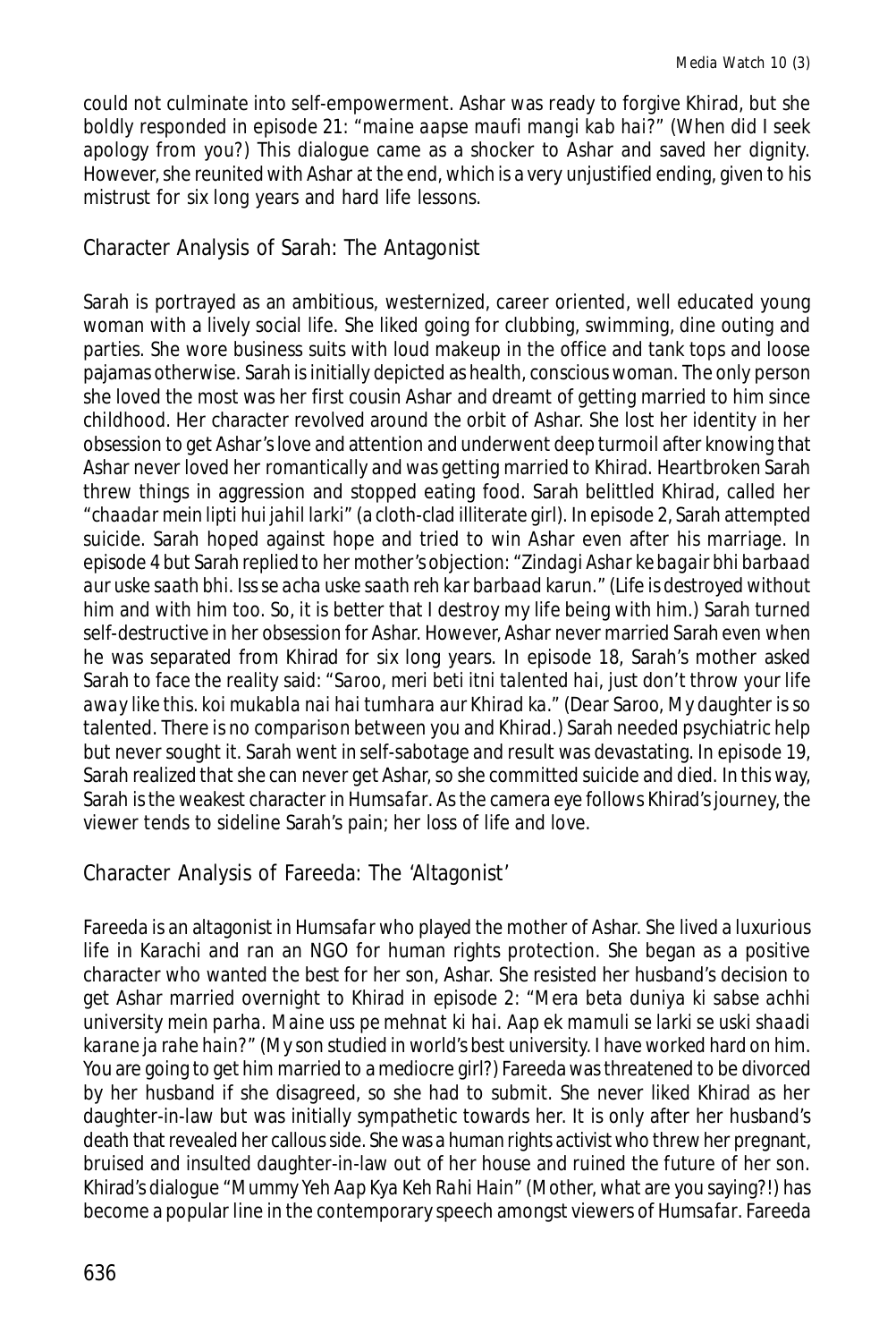abused Khirad in episode 11: "*Pair ki khaakh ko sarr pe charha liya tha mere bete ne. Iss ghalti ko theek to karna tha. do kamre ke quarter mein rehne wali larki, ek sarkari school master ki beti meri bahu banegi?"* (My son had placed the dirt of feet on his head. So, I had to mend this mistake. The girl who lived in a two-room quarter and was the daughter of a government schoolmaster would be my daughter-in-law?) Fareeda challenged Khirad that her child will never get paternal acknowledgment. Fareeda's suppressed urge to rule her son's life was reflected her dialogue in episode 12: *"Iss ghar par mera hukam chalta hai. Yahan sirf wohi rehta hai jisse main rehne deti hoon. Bohat aish kar liya tumne. Mere zevar vapis karo mujhe."* (This house is ruled by my order. Here, that person stays whom I allow to stay. You have had enough of luxuries. Return my jewels.) In the last episode, Ashar confronts Fareeda for ruining his life and she cries: "*Ashar, Poori duniya me sabse zyada mohabbat maine tumhi se to ki hai. Main chahti thi ke mere bete ki zindagi mein har cheez shaandaar ho, sabkuch tumhare mayaar ke mutabik ho."* (Ashar, I have loved only you the most all my life. I wanted that everything in my son's life should be the best and praiseworthy, everything should be as per your standards.) In this way, Fareeda is portrayed as a very neurotic and complicated woman who remained passively positive at the beginning with a subtle negative admonition that she will harm the other characters. In the end, Fareeda went cuckoo and started hallucinating that spirits are coming to kill her.

Discourse analysis of *'Humsafar'* has surfaced a multi-layered research problem. *Humsafar* communicates the reinforcement of multiple, regressive, misogynic, patriarchal ideologies. Romanticism is treated with androcentric gaze that objectifies and delimits feminine agency. Androcentric gaze (also known as 'male gaze') normalizes the objectification of women from the perspective lens of a heterosexual man. The iconic romantic scene of Khirad wearing black *pishwas* (Fusion of Frock with Asian Traditional Trousers) *,* dancing in rain and husband gazing her with the song *"Woh Humsafar Tha"* played in the background is suggestive of the conventional romantic recipe. The individual identity struggles for all three women in the drama are overshadowed by formulaic romance and heightened melodrama. Female characters couldn't challenge the imposed patriarchy rather participate in normalizing it. There is the presence of a rigid dichotomy in female characterizations, resulting in polarized portrayals. Altagonist negotiates between bipolar portrayals but without a substantial scope of self or mutual liberation from stereotypical roles and gendered responsibilities. All three women revolve around the orbit of one man, Ashar. Fareeda ran an NGO for Human Rights, Khirad was pursuing M.Sc. in Mathematics, and Sarah was a career woman. But, the focus of their life was only Ashar. Women had no say in marriage and divorce. The female protagonist couldn't be economically empowered, despite being well educated. The antagonist Sarah was career oriented, independent woman who killed herself for one man. The altagonist Fareeda was a Human Rights Activist who committed inhuman deeds and lost control over her mind in the end. This dissolves their identity struggles without culminating to self-empowerment at various levels: economic, ethical, social, cultural, and emotional. Ending of soap opera is the most problematic. The female protagonist Khirad reconciled with her husband, who had thrown her out pregnant and helpless, due to mistrust. The idea of cultural imperialism is conveyed through the drama that western lifestyle symbolizes modernity and is superior to an eastern lifestyle that symbolizes conservatism. Cumulatively, all the regressive gender and cultural codes functional in *Humsafar* lead to the imposition of a "hetero-normative visual culture" on Indian audience.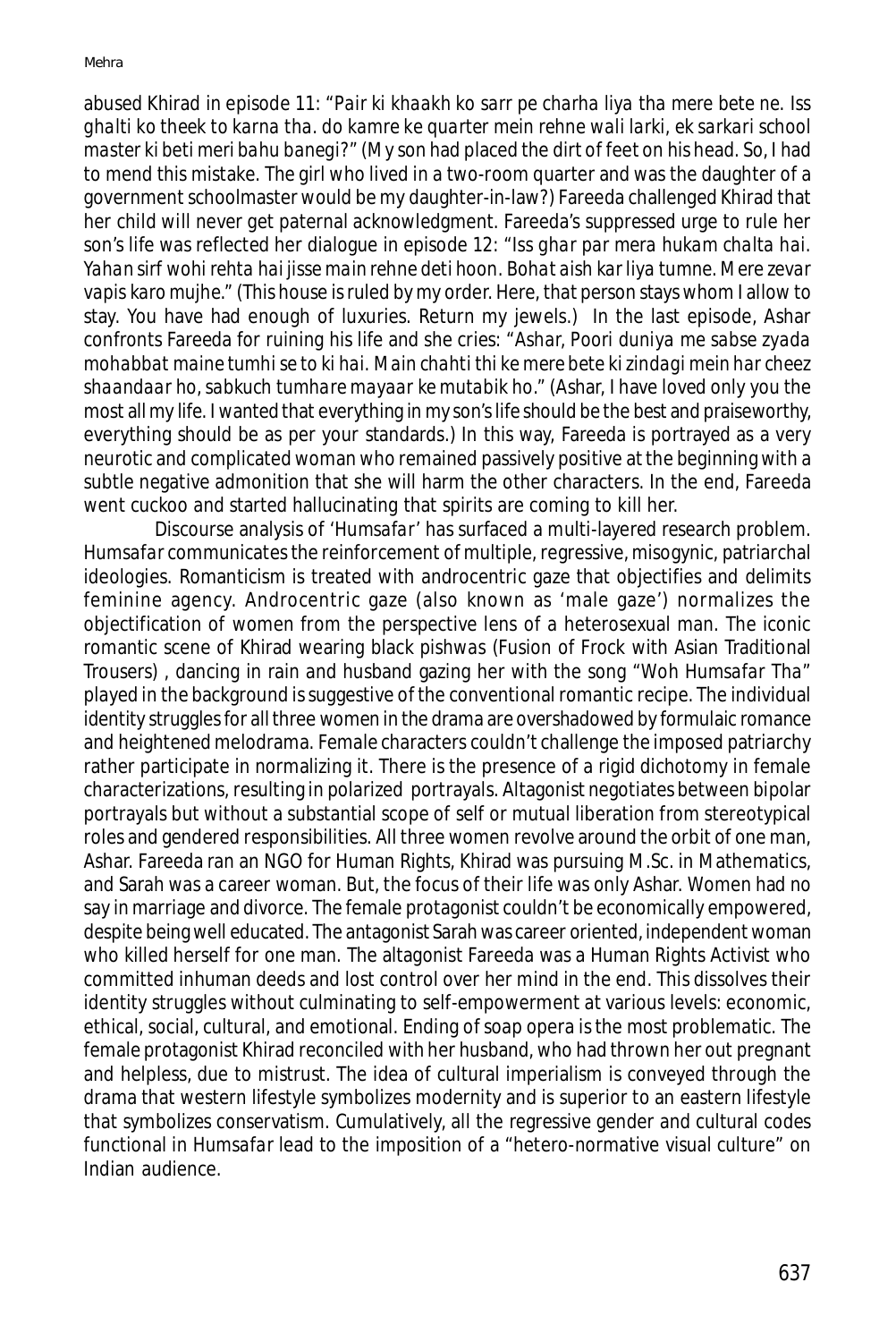# **Findings**

The most watched and appreciated Pakistani television soap operas by 88% of Indian viewers are '*Humsafar,' 'Zindagi Gulzar Hai,' 'Aunn Zara'* and '*Maat.'* 12 percent of respondents in the old age bracket appreciated '*Dhoop Chhaon'* which depicted life lessons of an old mother to her daughter. There are several reasons cited by Indian viewers for watching Pakistani soap operas. First, the stories are short and fast paced, often based on heart rending Urdu novels. Second, the stories have definite endings as compared to never ending Indian soap opera sagas. Third, the portrayals of characters are believable and relatable for Indian viewers. Fourth, the mellifluous original soundtracks and ornate use of colloquial Urdu and Punjabi is appreciated by North Indian viewers. Fifth, the backdrops in Pakistani soap operas are naturalistic and depiction of eastern dressing styles for both men and women are similar to the traditional Indian culture. Sixth, the social issues and cultural taboos depicted in Pakistani soap operas are familiar to Indian viewers. Above all, the absence of unrealistic scenarios, venomous plots hatched by evil vamps in Pakistani soap operas is appreciated by Indian viewers. All female respondents were asked if they found an authentic, Pakistani fashion house or boutique in their price and location range, would they be interested in buying those clothes? 87.50% of female respondents were very interested in buying Pakistani styled *shalwar kameez*, palazzos, A-line kurtas, Punjabi *khussas* (Handcrafted traditional footwear made up of vegetable-tanned leather), and *dupattas* (long scarf worn around neck with South Asian traditional dresses), if they are offered at an economical price.

Indian Viewers' Comparative Analysis of Indian Soap Operas and Pakistan's Soap Operas

| S.No. | Characteristics             | Indian soap operas    | Pakistani TV dramas |
|-------|-----------------------------|-----------------------|---------------------|
| 1.    | Storyline                   | <b>Fictitious</b>     | Realistic           |
| 2.    | Characters                  | Unbelievable          | <b>Believable</b>   |
| 3.    | Duration                    | Never Ending          | Definite Ending     |
| 4.    | Pace of the Story           | Slow                  | Fast                |
| 5.    | <b>Background Sets</b>      | Artificial            | Natural             |
| 6.    | Makeup                      | Heavy                 | Light               |
| 7.    | Jewelry                     | Overloaded            | Minimal             |
| 8.    | Apparel                     | Gaudy                 | Ordinary            |
| 9.    | Portrayal of Men            | Unnatural             | Realistic           |
| 10.   | Portrayal of Women          | Regressive            | Regressive          |
| 11.   | Background SFX              | Loud & Melodramatic   | Mellifluous         |
| 12.   | Negative Characters         | Witch-like characters | Grey shades         |
| 13.   | Derived Use & Gratification | Time Pass             | Lesson oriented     |

Table 1. Respondents' comparison between Indian soap operas and Pakistani television soap operas

Cultivated Loyalty Shift in Indian Audience: Research findings indicated viewers' loyalty shift with 87.50% of female respondents and 66.66% of male respondents watching Pakistan's soap opera over Indian soaps. Compared to American soap operas, 67% of female viewers and 77% of male viewers preferred watching Pakistan's soap operas.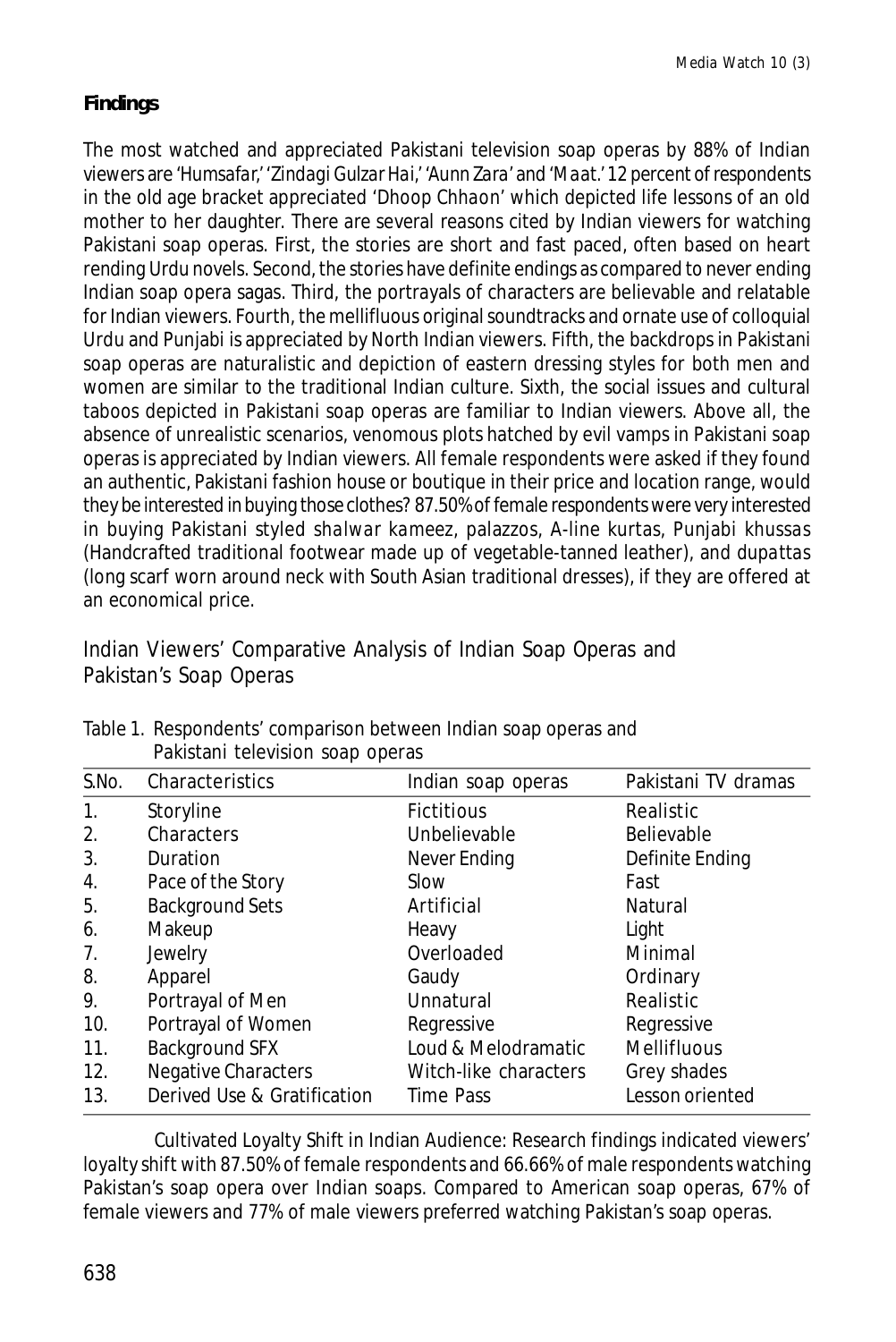

Figure 1: Loyalty Shift Meter for Indian audience's preference towards Pakistan's soap operas

In Figure 1 (above), **A** denotes no loyalty shift from Indian soap operas towards Pakistan's television dramas. This means that the viewer watches Pakistan's dramas but did not reduce the consumption of Indian soap operas or American TV shows watched as earlier. **B** denotes moderate loyalty shift towards Pakistan's television dramas. C denotes complete loyalty shift towards Pakistan's television dramas. (A-B) denotes that the viewer watches Pakistan's television dramas and has reduced the consumption of Indian soap operas or American TV shows that viewer watched earlier. **(B-C)** Denotes moderate to almost complete loyalty shift. This means that the viewer has almost shifted his/her loyalty from Indian and American TV shows towards Pakistan's television dramas. The study found that 9.0% of respondents noted no change in their loyalty as viewers. 54% of respondents noted a moderate change in their loyalty shift as viewers. This included 27% respondents who reduced their consumption of Indian soap operas and shifted their loyalty and another set of 27% respondents who noticed a stronger shift towards Pakistan's soap operas and very occasionally watched anything other than that on television. 36.66% of respondents noted complete change in their viewership loyalty towards Pakistani soap operas.

Categorization of Viewers based on Cultivation Theory

Based on interviewed respondents' consumption of Pakistan's soap operas, they were categorized as light, moderate, and heavy viewers as per the Cultivation theory (1976). This help in finding eight respondents for qualitative telephonic interviews.

| Consumption of television Nature of the viewer Male respondents Female respondents<br>soap operas per day |          |  |
|-----------------------------------------------------------------------------------------------------------|----------|--|
| $\frac{1}{2}$ - 2 hours                                                                                   | Light    |  |
| 2-4 hours                                                                                                 | Moderate |  |
| More than 4 hours                                                                                         | Heavy    |  |

Table 2: Categorization of Indian viewers based on Cultivation Theory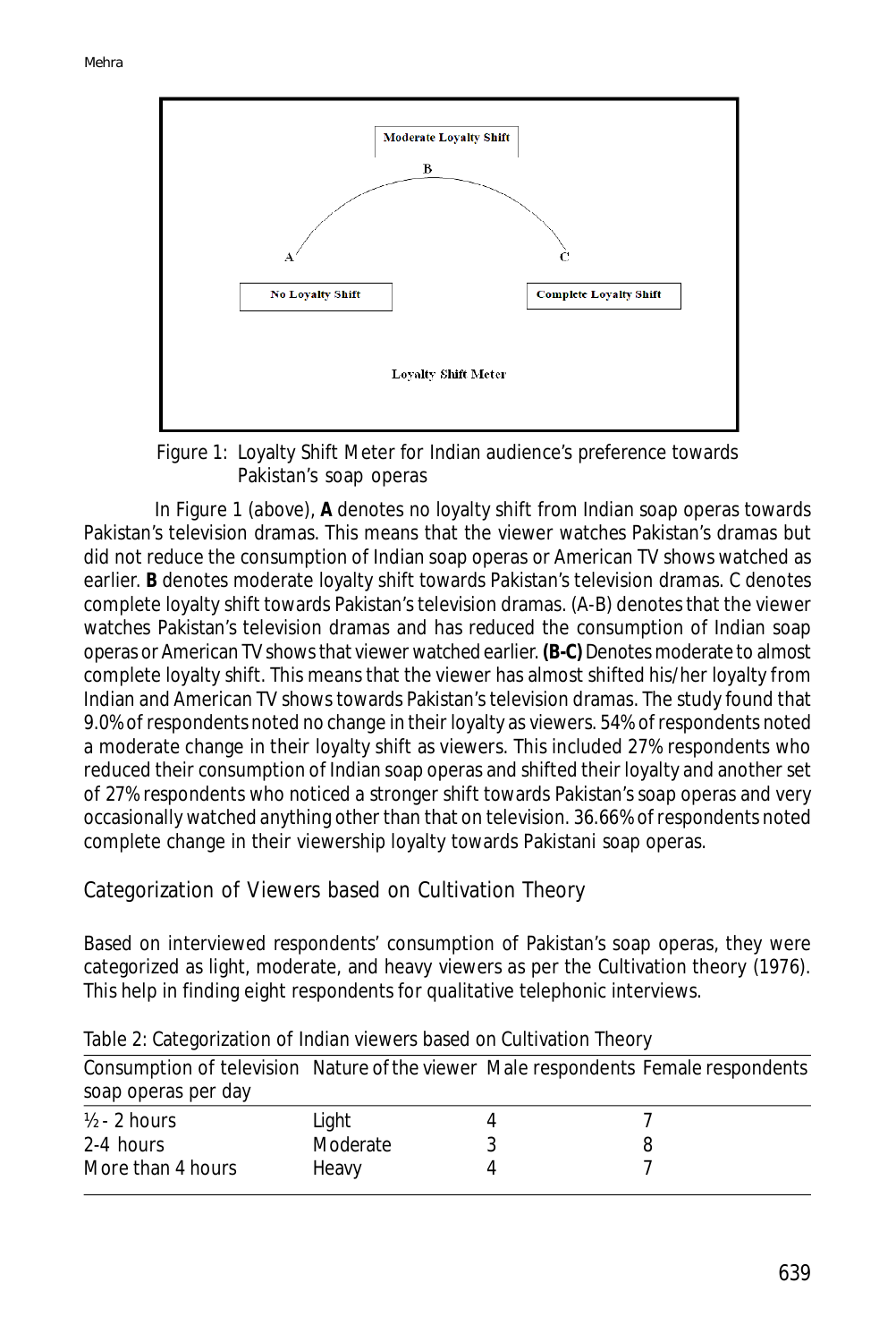Twenty-nibe percent female respondents and 44% of male respondents were light viewers who watched Pakistan's television soap operas for half an hour to the max. 2 hours a day. 33.33% of female respondents and 33.33% of male respondents were moderate viewers who spent 2 to 4 hours a day watching Pakistan's soap operas. The rest of 29% of female respondents and 44% of male respondents were categorized as heavy viewers who spent more than 4 hours a day consuming Pakistan's soap operas.

# Variables Defining the Ideal Portrayals Of Modern Women in Television Soap Operas of Pakistan

Self-identity independent of men, decision making ability, educated and skilled for employment, a voice in marriage and divorce, emotionally anchored, challenging social orthodoxies, fashionable, owns a social circle, syncing modernity with traditional values, progressively eastern cultured and aware of her rights and duties.

These variables aided in defining the ideal portrayal of modern women in television soap operas of Pakistan as:

"Feminine representations struggling to create and sustain self-identity by positioning themselves outside the orbit of male dependency." The modern women of Pakistani soap opera makes concerted efforts to empower herself and other women in the drama at various levels: economic, social and moral. This is made possible through active perusal of education including legal and social awareness, employment before and after marriage. Women in Pakistani soap operas are at the crossroads of east-west cultures. In other words, the portrayed modern Pakistani woman embraces the native culture while attempting to challenge the social orthodoxies within the boundaries of good ethics and religious beliefs.

Variables Describing Popular Culture Represented in Television Soap Operas of Pakistan

Polygamy, *vatta-satta*, *vani*, patriarchy, misogyny, gender bias, hybrid languages in Punjab, culture of living in joint families, modern eastern dressing styles including *pishwas, khussas, kaftaans, pathani* suits, palazzos, celebration of *chaand raat* with henna, *chooriyan* and cooking rice pudding, child bride's issues, divorces on giving birth to female progeny, getting married to first cousin, practice of *vatta-satta* and *vani* for marriages, dealing with social taboos like male impotency, parenting a transgender and inter-faith marriages

These variables aided in defining the depiction of popular culture in Pakistan's television soap operas as:

"Dramatized depiction of a conservatively progressive atmosphere wherein characters are positioned at the crossroads of east-west cultural value systems. The Pakistani soap opera characters celebrate traditional lifestyle and struggle with the deep rooted presence of social orthodoxies like polygamy, vatta-satta, child marriage etc. Pakistani soap opera stories also communicate behavior change on cultural taboo subjects like male impotency, parenting a transgender and inter-faith marriages."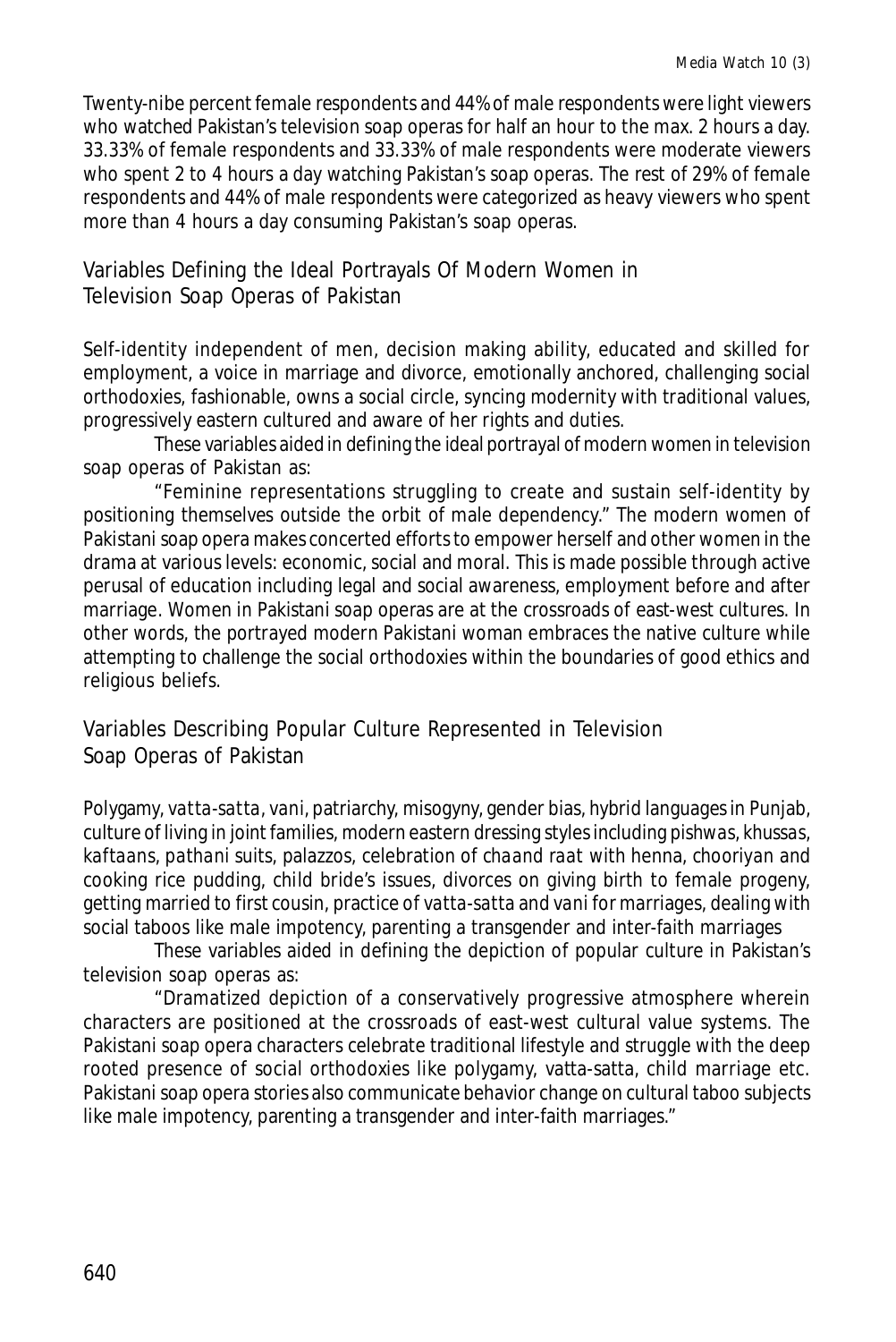# Problematic Issues in Current Portrayals of Women and Popular Culture in Pakistani TV Soap Operas

The foremost crucial issue is a frequent depiction of bigamy or trigamy, a practice rooted in patriarchy that weakens female characters who participate in normalizing it by resigning to their fate. Female characters are represented as dependent ones, living with the fear and anxiety of being divorced by their husband. Second is the representation of gender injustice as a punishment for not producing a male child is cited as a critical barrier to women empowerment. The portrayal of Rafia in '*Zindagi Gulzar Hai'* was a living example of a woman who gave birth to three daughters and was left by her husband who remarried in pursuit of a son.

Moreover, the least significant on female progeny's education and employment and keeping them domesticated and unemployed is problematic. Indian viewers appraised the character of Kashaf in '*Zindagi Gulzar Hai'* who empowered herself through excelling in academics and seeking employment before marriage. Depiction of certain orthodox practices prevalent in the rural areas of Pakistan subjugates the positions of female characters in Pakistani soap operas. For instance, the practice of *vatta-satta* discussed with special reference to the soap opera *'Bilquees Kaur'* which involved marrying one's daughter in a family and getting a daughter-in-law from the same family. This practice deeply subjugates women in both families.

Missing portrayals of female comic characters were cited as a barrier to women liberation on television by senior aged respondents as they remembered watching the vintage comic Pakistani dramas on VCR back in the 1990s namely *Bakra Qiston Par, Fifty-Fifty and Ankahi,* etc. wherein women played comic roles alongside men. Comedy liberates the female projections because it requires women to be loud and unapologetic. The stereotypical media projection of Pakistani women has been recently broken by Pakistan's first social media comedienne, Faiza Saleem. She is the woman who has trained the subcontinent's first female comedy troupe called 'The *Khawatoons*.' (Saxena, 2017, p. 1). She has made significant contributions to the Pakistani discourse on gender stereotyping and body shaming using comic videos shared on social media.

Saleem believes "women should stand up for themselves and fight the deep-rooted unfair traditions that have dictated their lives so far. South Asian societies are riddled with hypocrisy because women don't question the oppressive practices they are conditioned into" (Kedia, 2016, p. 2).

Concept of 'cultural imperialism' is conveyed in Pakistani soap operas '*Zindagi Gulzar Hai'* and '*Humsafar'* by depicting antagonists' adoption of western culture in dressing, language and behavior giving a snooty vibe to the domesticated and eastern cultured protagonists. On the contrary, the cultural imperialists like Sara of '*Humsafar'* and Sophia of '*Aahista-Aahista'* are always get punished for being modern, and they end up losing their lives and loved ones in the end.

The stage of self-empowerment for female characters comes after disappointment in marriage or a woman coming to terms with her husband's infidelity. Therefore, infidelity or marital discord can become the starting points of unwanted but forced liberation for women. However, there are certain portrayals wherein women endure infidelity and bitterly accept verbal and emotional abuse. For example, the portrayal of Khirad in '*Humsafar'* was very weak because she could not empower herself economically despite being discarded by her husband under inhuman circumstances. Female protagonists like Zenia from *'Malal'* or Sophia from *'Aahista-Aahista'* stay emotionally malnourished in the pursuit of nourishing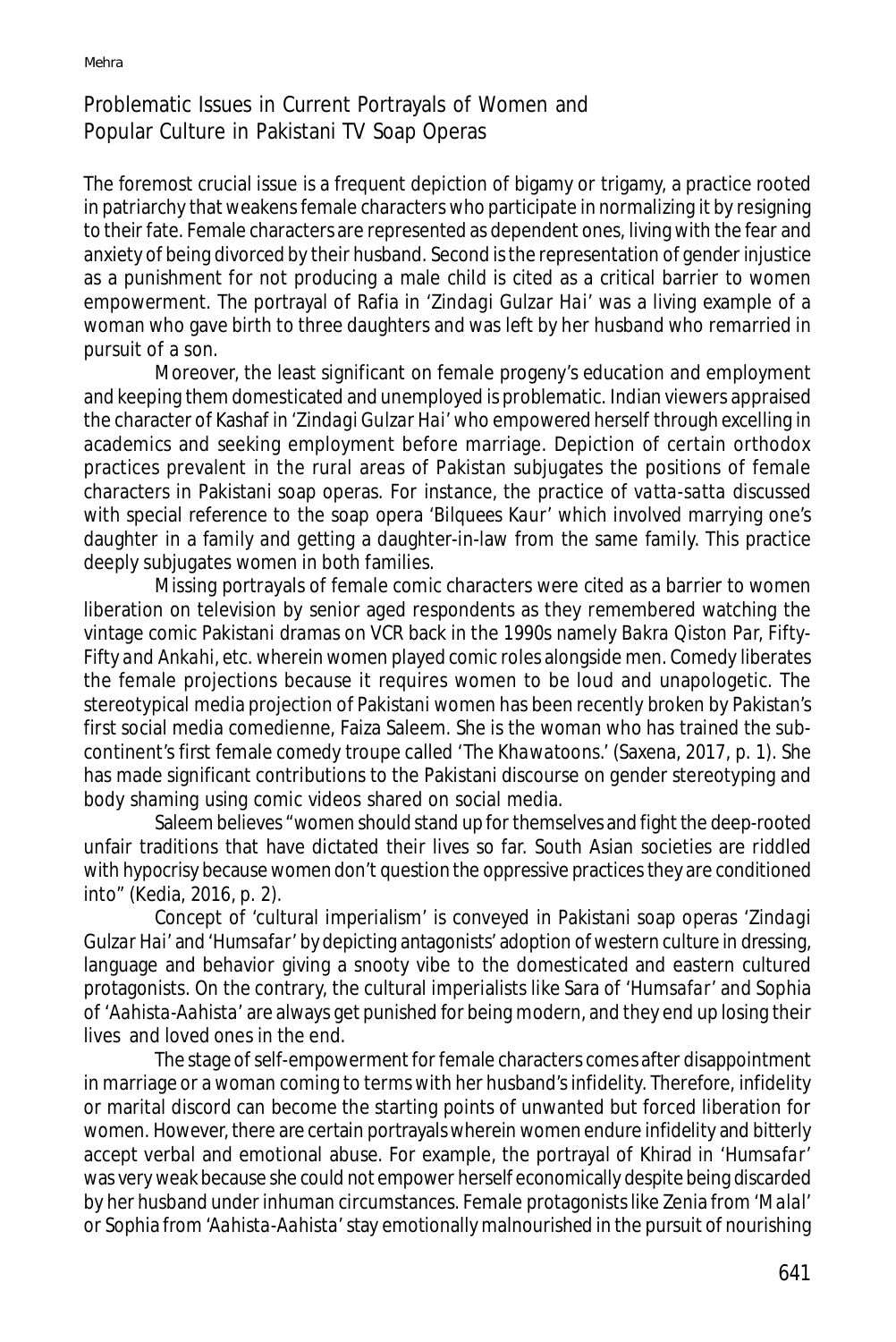their relationships with their spouse. Women's focus is least on emotional empowerment through self-care. One fine day, an epiphany hits them that these relationships with men are very hollow and lack security and closure. Therefore, female characters in Pakistani soap operas need to break the shackles of male dependency and empower themselves, financially and emotionally.

#### **Conclusion**

The study concludes that Pakistan's television soap operas have functioned as a digital doorway for communicating the vintage and contemporary portrayals of Pakistani women and popular Pakistani culture to Indian viewers. This study exemplifies how television soap operas on the digital platforms transcend national borders, languages, and culture and have the potential to bridge the knowledge gap and bring the viewing audience in India closer to the portrayed culture. The study discovers reasons for the growing popularity of Pakistan's soap operas amongst Indian audience (short and fast-paced stories, definite endings, believable characters speaking colloquial languages, naturalistic backgrounds and mellifluous music, etc.) leading to a cultivated viewing loyalty shift of varying degrees with female respondents interested in purchasing Pakistani fashion apparel. Respondents connected with the Pakistani soap opera content as they depicted social issues like gender bias, child marriage, women liberation, etc. were relevant in the Indian context as well except frequent depiction of polygamy. The study summarizes that the contemporary dramatized portrayals of Pakistani women are at the conflicting crossroads of eastern and western popular cultures. Reviewed literature highlighted a gradual regression in the strength of feminine portrayals, considering the vintage women roles used to be confident, assertive, independent and strong in voice and action and the contemporary television drama in Pakistan has become misogynic, portraying women as weak, dependent and victimized. Based on garnered responses, the study concludes that portrayals of women in Pakistan's soap operas are conservatively progressive, struggling to overcome misogynic practices, challenging gender biases and initiating behavior change on taboo subjects like male impotence, parenting a transgender and inter-faith marriages.

Discourse Analysis of feminine characters in the most celebrated television soap opera of Pakistan *'Humsafar'* has surfaced a multi-layered research problem that it communicates multiple, regressive, misogynic ideologies, rigid dichotomies in female portrayals, treatment of romanticism with androcentric gaze, objectifying and limiting feminine agency. Concept of 'cultural imperialism' is conveyed in two of the most appraised Pakistani television soap operas '*Zindagi Gulzar Hai'* and '*Humsafar'* by depicting antagonists' adoption of western culture in dressing, language and behavior as superior to protagonists' adoption of domesticated eastern culture which is a problematic depiction rooted in colonial complex. The author discovered the term *'Altagonist'* for the feminine character category that begins as passive positive ones, gradually altering their positive shade with several shades of the negative leading the story forward. Indian audience identified several problems in dramatized portrayals of women intertwined with the popular culture of Pakistan like voiceless women on polygamy, inter-linkage of gender injustice and divorce, lack of emphasis on women education and empowerment and less comic roles for women. Author's participatory observations concluded that iconic female characters like Khirad from *'Humsafar'* give less importance to economic and emotional empowerment till they face either infidelity or marital discord as the starting points of forced liberation from male dependency.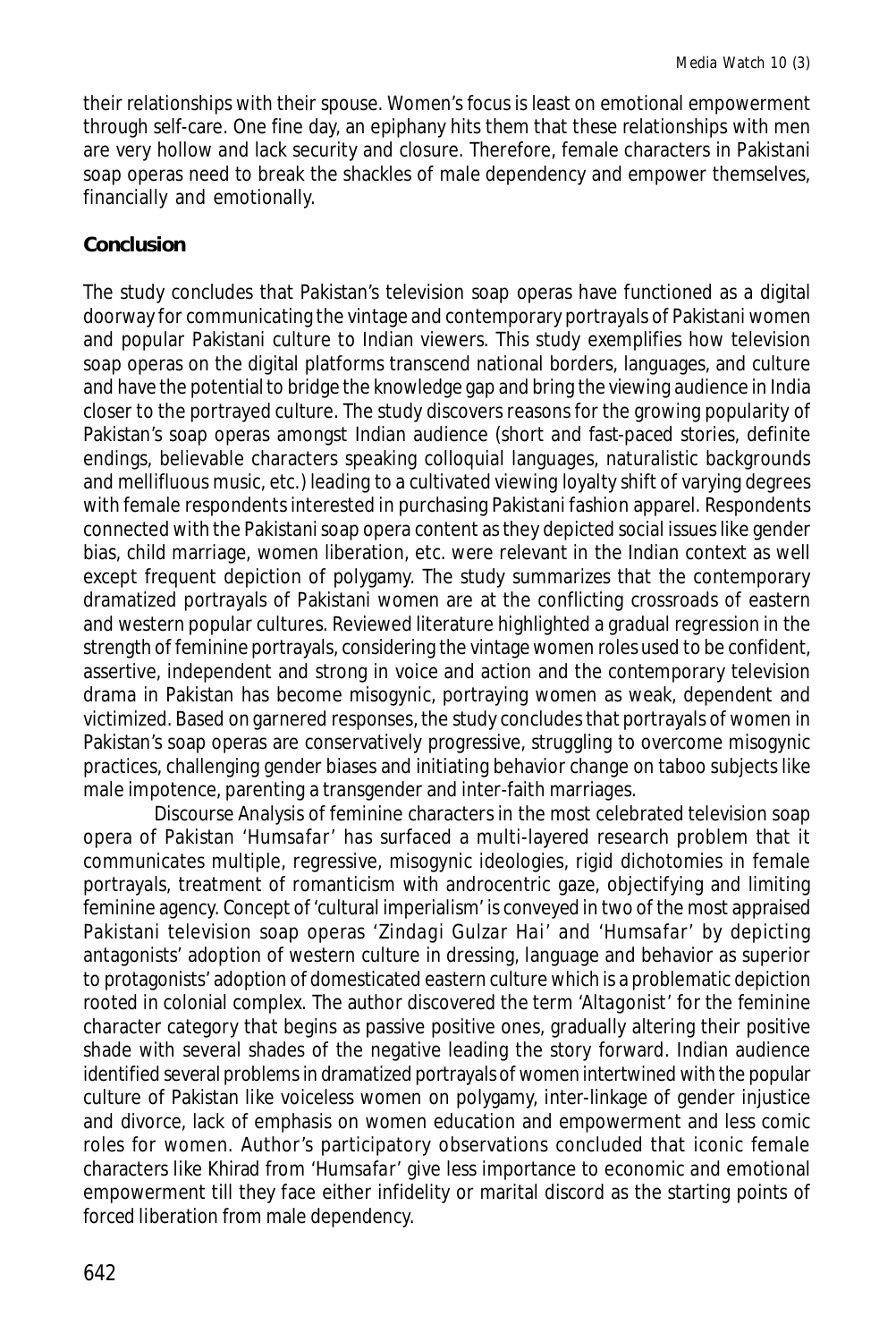Conclusively, the research paper summarizes an exploratory attempt to re-open participatory inter-cultural communication on the consumption of Pakistan's television soap operas as valuable assets of South Asian popular culture. This research study will largely benefit the research scholars and academicians in the field of journalism and mass communication, particularly television and culture studies, visual arts, Indo-Pak entertainment studies as well as the global cultural exchange studies and students of Political Science and Sociology.

#### **References**

- Ajaz, M. (2017, September 25). *Humsafar The Magic is Still the Same*. Retrieved July 7, 2019, from humtv.tv/Humsafar: https://www.hum.tv/humsafar-the-magic-is-still-thesam e/
- ANI. (2016). *Fans to have a good month as Fawad Khan festival is happening!* Mumbai, India: Zee News. Retrieved from Business Standard: https://www.business-standard.com/ article/news-ani/fans-to-have-good-month-as-fawad-khan-festival-ishappening-116070700206\_1.html
- Ashfaq, A., & Shafiq, Z. (2018). Contested Images of 'Perfect Women' in Pakistani Television Dramas. *Journal of the Research Society of Pakistan, 55* (1), 45-60. Retrieved July 7, 2019 from http://pu.edu.pk/images/journal/history/PDF-FILES/4\_55\_1\_18.pdf
- Beelal. (2013, March 12). *Record-Breaking Drama Humsafar to air on Indian Channel Rishtey TV.* Retrieved December 3, 2018, from viewcraze: http://www.viewscraze.com/2013/ 03/12/record-breaking-drama-humsafar-to-air-on-indian-channel-rishtey-tv/
- Bhattacharya, S., & Nag, A. (2016). Watching Zindagi: Pakistani social lives on Indian TV. *South Asian Popular Culture, 14* (1-2), 61-72. doi: 10.1080/14746689.2016.1260865
- Blumler, J. G. (1979). The role of theory in uses and gratifications studies. *Communication Research*, *6*(1) 9-36. doi: https://doi.org/10.1177/009365027900600102
- Brown, E. M. (1991). Television and women's culture: The politics of the popular. London: Sage Publications.
- Chaudhary, N. (2013). *This is where you belong: Representations of the ideal woman in Pakistani Television serials.* University of Washington, Mass Media Studies, Washington. Retrieved from: http://criticalinformationsva.com/wp-content/uploads/2014/12/ Nabeeha-Chadhary-Conference-Paper2.pdf.
- Gerbner, G., Gross, L., Morgan, M., & Signorielli, N. (1976). *Living with Television: The Dynamics of the Cultivation Process.* Retrieved March 27, 2019, from upenn.edu: http:// web.asc.upenn.edu/gerbner/Asset.aspx?assetID=1644
- Hall, S. (1973). Encoding and Decoding in Television Discourse. In S. During, *Cultural Studies Reader* (pp. 90-103). London: Routledge. Retrieved from: http:// faculty.georgetown.edu/irvinem/theory/Hall-Encoding-Decoding-CSReader.pdf
- Iqbal, M., & Abdar, K. (2016). Soap Operas: A Potential Tool For Women Empowerment. *GSTF Journal on Media & Communications, 3* (1), 10-15. doi: 10.5176/2335-6618\_3.1.43
- Javed, N. (2012, February 16). Popular Pakistani television drama Humsafar reaches Toronto fans via the web. T*he Star*, p. 2. Retrieved from the star: https://www.thestar.com/ life/2012/02/16/popular pakistani television drama humsafar reaches toronto\_fans\_via\_web.html
- Kedia, S. (2016, September 27). Meet the female comic taking Karachi by storm. *Scroll*, pp. 1- 3. Retrieved from the scroll: https://scroll.in/magazine/817196/meet-the-femalecomic-taking-karachi-by-storm
- Livingstone, S. (2007, February). From family television to bedroom culture: young people's media at home. *The London School of Economics and Political Science Research*, 302-321.